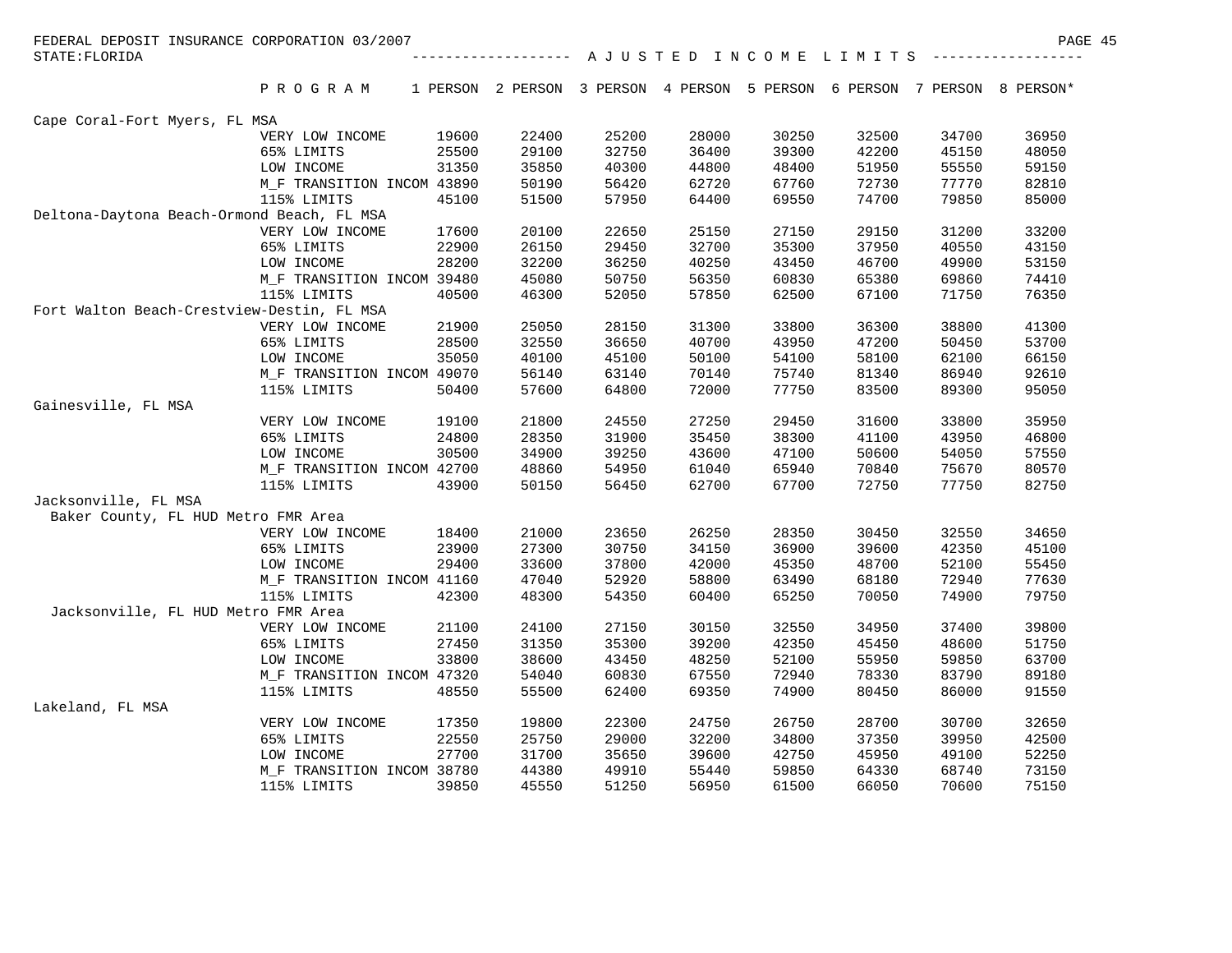| FEDERAL DEPOSIT INSURANCE CORPORATION 03/2007 |                                                   |       |       |       |                                                                          |       |       |       | PAGE 46 |  |
|-----------------------------------------------|---------------------------------------------------|-------|-------|-------|--------------------------------------------------------------------------|-------|-------|-------|---------|--|
| STATE: FLORIDA                                | A J U S T E D I N C O M E L I M I T S             |       |       |       |                                                                          |       |       |       |         |  |
|                                               | PROGRAM                                           |       |       |       | 1 PERSON 2 PERSON 3 PERSON 4 PERSON 5 PERSON 6 PERSON 7 PERSON 8 PERSON* |       |       |       |         |  |
| Miami-Fort Lauderdale-Miami Beach, FL MSA     |                                                   |       |       |       |                                                                          |       |       |       |         |  |
| Fort Lauderdale, FL HUD Metro FMR Area        |                                                   |       |       |       |                                                                          |       |       |       |         |  |
|                                               | VERY LOW INCOME                                   | 21500 | 24550 | 27650 | 30700                                                                    | 33150 | 35600 | 38050 | 40500   |  |
|                                               | 65% LIMITS                                        | 27950 | 31900 | 35900 | 39900                                                                    | 43100 | 46300 | 49500 | 52650   |  |
|                                               | LOW INCOME                                        | 34350 | 39300 | 44200 | 49100                                                                    | 53050 | 56950 | 60900 | 64800   |  |
|                                               | M_F TRANSITION INCOM 48090                        |       | 55020 | 61880 | 68740                                                                    | 74270 | 79730 | 85260 | 90720   |  |
|                                               | 115% LIMITS                                       | 49400 | 56500 | 63550 | 70600                                                                    | 76250 | 81900 | 87550 | 93200   |  |
|                                               | Miami-Miami Beach-Kendall, FL HUD Metro FMR Area  |       |       |       |                                                                          |       |       |       |         |  |
|                                               | VERY LOW INCOME                                   | 20750 | 23700 | 26700 | 29650                                                                    | 32000 | 34400 | 36750 | 39150   |  |
|                                               | 65% LIMITS                                        | 27000 | 30850 | 34700 | 38550                                                                    | 41650 | 44700 | 47800 | 50900   |  |
|                                               | LOW INCOME                                        | 33200 | 37950 | 42700 | 47450                                                                    | 51250 | 55050 | 58850 | 62650   |  |
|                                               | M_F TRANSITION INCOM 46480                        |       | 53130 | 59780 | 66430                                                                    | 71750 | 77070 | 82390 | 87710   |  |
|                                               | 115% LIMITS                                       | 47750 | 54550 | 61400 | 68200                                                                    | 73650 | 79100 | 84550 | 90000   |  |
|                                               | West Palm Beach-Boca Raton, FL HUD Metro FMR Area |       |       |       |                                                                          |       |       |       |         |  |
|                                               | VERY LOW INCOME                                   | 22550 | 25750 | 29000 | 32200                                                                    | 34800 | 37350 | 39950 | 42500   |  |
|                                               | 65% LIMITS                                        | 29300 | 33500 | 37650 | 41850                                                                    | 45200 | 48550 | 51900 | 55250   |  |
|                                               | LOW INCOME                                        | 36050 | 41200 | 46350 | 51500                                                                    | 55600 | 59750 | 63850 | 68000   |  |
|                                               | M_F TRANSITION INCOM 50470                        |       | 57680 | 64890 | 72100                                                                    | 77840 | 83650 | 89390 | 95200   |  |
|                                               | 115% LIMITS                                       | 51850 | 59250 | 66650 | 74050                                                                    | 79950 | 85900 | 91800 | 97750   |  |
| Naples-Marco Island, FL MSA                   |                                                   |       |       |       |                                                                          |       |       |       |         |  |
|                                               | VERY LOW INCOME                                   | 24450 | 27900 | 31400 | 34900                                                                    | 37700 | 40500 | 43300 | 46050   |  |
|                                               | 65% LIMITS                                        | 31750 | 36300 | 40850 | 45350                                                                    | 49000 | 52650 | 56250 | 59900   |  |
|                                               | LOW INCOME                                        | 39100 | 44700 | 50250 | 55850                                                                    | 60300 | 64800 | 69250 | 73700   |  |
|                                               | M_F TRANSITION INCOM 54740                        |       | 62580 | 70350 | 78190                                                                    | 84420 | 90720 | 96950 | 103180  |  |
|                                               | 115% LIMITS                                       | 56200 | 64250 | 72250 | 80300                                                                    | 86700 | 93150 | 99550 | 106000  |  |
| Ocala, FL MSA                                 |                                                   |       |       |       |                                                                          |       |       |       |         |  |
|                                               | VERY LOW INCOME                                   | 15700 | 17950 | 20200 | 22450                                                                    | 24250 | 26050 | 27850 | 29650   |  |
|                                               | 65% LIMITS                                        | 20450 | 23350 | 26300 | 29200                                                                    | 31550 | 33850 | 36200 | 38550   |  |
|                                               | LOW INCOME                                        | 25150 | 28700 | 32300 | 35900                                                                    | 38750 | 41650 | 44500 | 47400   |  |
|                                               | M_F TRANSITION INCOM 35210                        |       | 40180 | 45220 | 50260                                                                    | 54250 | 58310 | 62300 | 66360   |  |
|                                               | 115% LIMITS                                       | 36100 | 41300 | 46450 | 51600                                                                    | 55750 | 59850 | 64000 | 68100   |  |
| Orlando-Kissimmee, FL MSA                     |                                                   |       |       |       |                                                                          |       |       |       |         |  |
|                                               | VERY LOW INCOME                                   | 20100 | 22950 | 25850 | 28700                                                                    | 31000 | 33300 | 35600 | 37900   |  |
|                                               | 65% LIMITS                                        | 26100 | 29850 | 33550 | 37300                                                                    | 40300 | 43250 | 46250 | 49250   |  |
|                                               | LOW INCOME                                        | 32150 | 36700 | 41300 | 45900                                                                    | 49550 | 53250 | 56900 | 60600   |  |
|                                               | M_F TRANSITION INCOM 45010                        |       | 51380 | 57820 | 64260                                                                    | 69370 | 74550 | 79660 | 84840   |  |
|                                               | 115% LIMITS                                       | 46200 | 52800 | 59400 | 66000                                                                    | 71300 | 76550 | 81850 | 87100   |  |
| Palm Bay-Melbourne-Titusville, FL MSA         |                                                   |       |       |       |                                                                          |       |       |       |         |  |
|                                               | VERY LOW INCOME                                   | 20050 | 22900 | 25800 | 28650                                                                    | 30950 | 33250 | 35550 | 37800   |  |
|                                               | 65% LIMITS                                        | 26100 | 29800 | 33550 | 37250                                                                    | 40250 | 43200 | 46200 | 49150   |  |
|                                               | LOW INCOME                                        | 32100 | 36700 | 41250 | 45850                                                                    | 49500 | 53200 | 56850 | 60500   |  |
|                                               | M_F TRANSITION INCOM 44940                        |       | 51380 | 57750 | 64190                                                                    | 69300 | 74480 | 79590 | 84700   |  |
|                                               | 115% LIMITS                                       | 46150 | 52700 | 59300 | 65900                                                                    | 71150 | 76450 | 81700 | 87000   |  |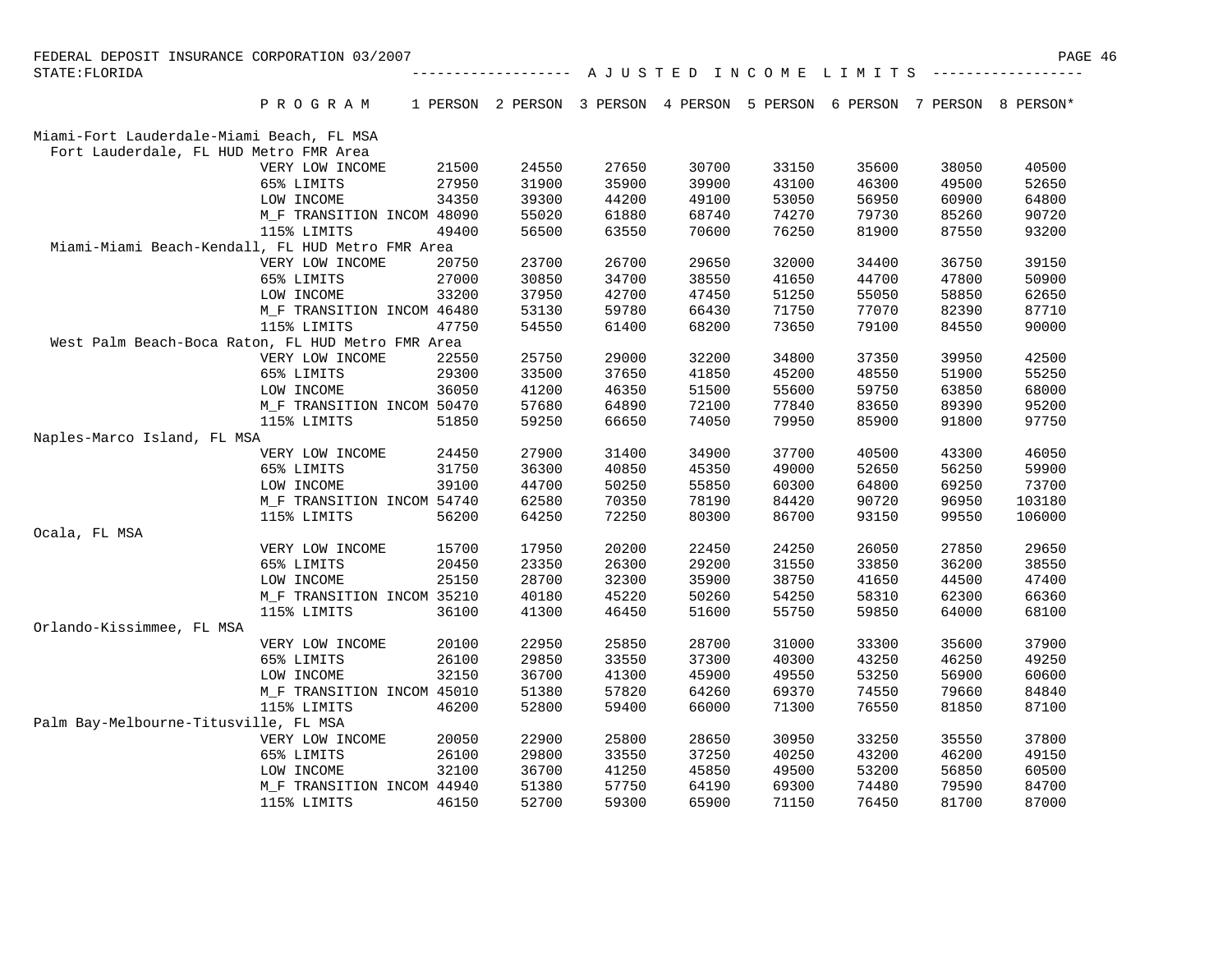| FEDERAL DEPOSIT INSURANCE CORPORATION 03/2007 |                               |                |                     |                |                |                |                                                                          |                | PAGE 47        |
|-----------------------------------------------|-------------------------------|----------------|---------------------|----------------|----------------|----------------|--------------------------------------------------------------------------|----------------|----------------|
| STATE: FLORIDA                                |                               |                | ------------------- |                |                |                | A J U S T E D I N C O M E L I M I T S                                    |                |                |
|                                               | PROGRAM                       |                |                     |                |                |                | 1 PERSON 2 PERSON 3 PERSON 4 PERSON 5 PERSON 6 PERSON 7 PERSON 8 PERSON* |                |                |
| Panama City-Lynn Haven, FL MSA                |                               |                |                     |                |                |                |                                                                          |                |                |
|                                               | VERY LOW INCOME               | 18050          | 20650               | 23200          | 25800          | 27850          | 29950                                                                    | 32000          | 34050          |
|                                               | 65% LIMITS                    | 23500          | 26850               | 30200          | 33550          | 36250          | 38900                                                                    | 41600          | 44300          |
|                                               | LOW INCOME                    | 28900          | 33050               | 37150          | 41300          | 44600          | 47900                                                                    | 51200          | 54500          |
|                                               | M_F TRANSITION INCOM 40460    |                | 46270               | 52010          | 57820          | 62440          | 67060                                                                    | 71680          | 76300          |
|                                               | 115% LIMITS                   | 41550          | 47500               | 53400          | 59350          | 64100          | 68850                                                                    | 73600          | 78350          |
| Pensacola-Ferry Pass-Brent, FL MSA            |                               |                |                     |                |                |                |                                                                          |                |                |
|                                               | VERY LOW INCOME               | 18400          | 21000               | 23650          | 26250          | 28350          | 30450                                                                    | 32550          | 34650          |
|                                               | 65% LIMITS                    | 23900          | 27300               | 30750          | 34150          | 36900          | 39600                                                                    | 42350          | 45100          |
|                                               | LOW INCOME                    | 29400          | 33600               | 37800          | 42000          | 45350          | 48700                                                                    | 52100          | 55450          |
|                                               | M_F TRANSITION INCOM 41160    |                | 47040               | 52920          | 58800          | 63490          | 68180                                                                    | 72940          | 77630          |
|                                               | 115% LIMITS                   | 42300          | 48300               | 54350          | 60400          | 65250          | 70050                                                                    | 74900          | 79750          |
| Port St. Lucie-Fort Pierce, FL MSA            |                               |                |                     |                |                |                |                                                                          |                |                |
|                                               | VERY LOW INCOME               | 19100          | 21850               | 24550          | 27300          | 29500          | 31650                                                                    | 33850          | 36050          |
|                                               | 65% LIMITS                    | 24850          | 28400               | 31950          | 35500          | 38350          | 41200                                                                    | 44000          | 46850          |
|                                               | LOW INCOME                    | 30600          | 34950               | 39350          | 43700          | 47200          | 50700                                                                    | 54200          | 57700          |
|                                               | M F TRANSITION INCOM 42840    |                | 48930               | 55090          | 61180          | 66080          | 70980                                                                    | 75880          | 80780          |
|                                               | 115% LIMITS                   | 43950          | 50250               | 56500          | 62800          | 67800          | 72850                                                                    | 77850          | 82900          |
| Punta Gorda, FL MSA                           |                               |                |                     |                |                |                |                                                                          |                |                |
|                                               | VERY LOW INCOME               | 17800          | 20300               | 22850          | 25400          | 27450          | 29450                                                                    | 31500          | 33550          |
|                                               | 65% LIMITS                    | 23100          | 26400               | 29700          | 33000          | 35650          | 38300                                                                    | 40900          | 43550          |
|                                               | LOW INCOME                    | 28450          | 32500               | 36600          | 40650          | 43900          | 47150                                                                    | 50400          | 53650          |
|                                               | M_F TRANSITION INCOM 39830    |                | 45500               | 51240          | 56910          | 61460          | 66010                                                                    | 70560          | 75110          |
|                                               | 115% LIMITS                   | 40900          | 46750               | 52600          | 58450          | 63150          | 67800                                                                    | 72500          | 77150          |
| Sarasota-Bradenton-Venice, FL MSA             |                               |                |                     |                |                |                |                                                                          |                |                |
|                                               | VERY LOW INCOME               | 20450          | 23350               | 26300          | 29200          | 31550          | 33850                                                                    | 36200          | 38550          |
|                                               | 65% LIMITS                    | 26550          | 30350               | 34150          | 37950          | 41000          | 44000                                                                    | 47050          | 50100          |
|                                               | LOW INCOME                    | 32700          | 37350               | 42050          | 46700          | 50450          | 54150                                                                    | 57900          | 61650          |
|                                               | M_F TRANSITION INCOM 45780    |                | 52290               | 58870          | 65380          | 70630          | 75810                                                                    | 81060          | 86310          |
|                                               | 115% LIMITS                   | 47000          | 53700               | 60450          | 67150          | 72500          | 77900                                                                    | 83250          | 88650          |
| Sebastian-Vero Beach, FL MSA                  |                               |                |                     |                |                |                |                                                                          |                |                |
|                                               | VERY LOW INCOME               | 19450          | 22200               | 25000          | 27750          | 29950          | 32200                                                                    | 34400          | 36650          |
|                                               | 65% LIMITS                    | 25250          | 28900               | 32500          | 36100          | 39000          | 41900                                                                    | 44750          | 47650          |
|                                               | LOW INCOME                    | 31100          | 35500               | 39950          | 44400          | 47950          | 51500                                                                    | 55050          | 58600          |
|                                               | M F TRANSITION INCOM 43540    |                | 49700               | 55930          | 62160          | 67130          | 72100                                                                    | 77070          | 82040          |
|                                               | 115% LIMITS                   | 44700          | 51100               | 57450          | 63850          | 68950          | 74050                                                                    | 79150          | 84300          |
| Tallahassee, FL MSA                           |                               |                |                     |                |                |                |                                                                          |                |                |
| Tallahassee, FL HUD Metro FMR Area            |                               |                |                     |                |                |                |                                                                          |                |                |
|                                               | VERY LOW INCOME<br>65% LIMITS | 20500<br>26650 | 23400               | 26350<br>34250 | 29250<br>38050 | 31600          | 33950<br>44150                                                           | 36250<br>47200 | 38600<br>50250 |
|                                               | LOW INCOME                    | 32750          | 30450<br>37450      | 42100          | 46800          | 41100<br>50550 | 54300                                                                    | 58050          | 61800          |
|                                               | M_F TRANSITION INCOM 45850    |                | 52430               | 58940          | 65520          | 70770          | 76020                                                                    | 81270          | 86520          |
|                                               | 115% LIMITS                   | 47100          | 53850               | 60550          | 67300          | 72700          | 78050                                                                    | 83450          | 88850          |
|                                               |                               |                |                     |                |                |                |                                                                          |                |                |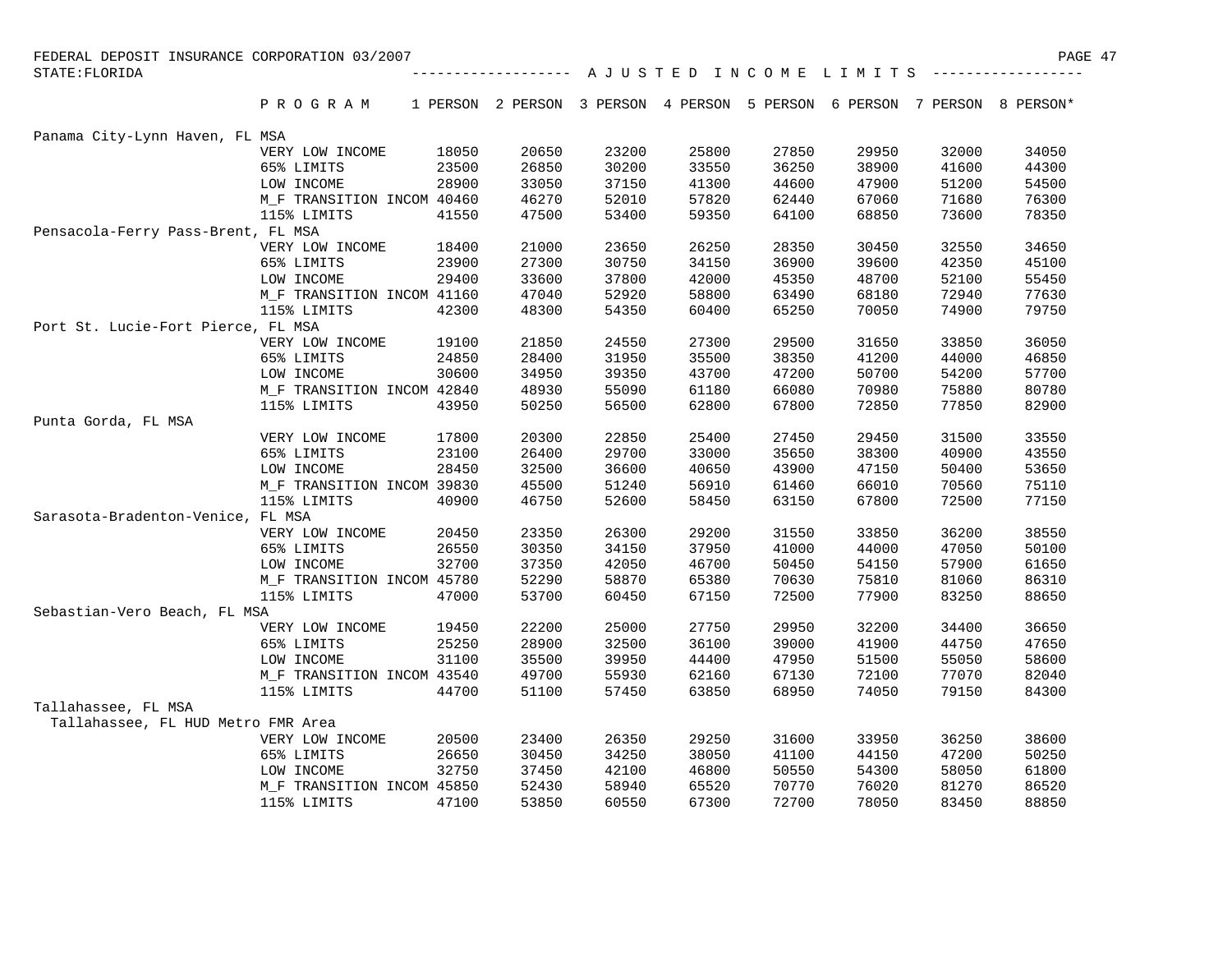| FEDERAL DEPOSIT INSURANCE CORPORATION 03/2007 |                            |       |       |       |                                                                          |       |                                                                             |       |       |
|-----------------------------------------------|----------------------------|-------|-------|-------|--------------------------------------------------------------------------|-------|-----------------------------------------------------------------------------|-------|-------|
| STATE: FLORIDA                                |                            |       |       |       |                                                                          |       | ------------------ A J U S T E D I N C O M E L I M I T S ------------------ |       |       |
|                                               | PROGRAM                    |       |       |       | 1 PERSON 2 PERSON 3 PERSON 4 PERSON 5 PERSON 6 PERSON 7 PERSON 8 PERSON* |       |                                                                             |       |       |
| Wakulla County, FL HUD Metro FMR Area         |                            |       |       |       |                                                                          |       |                                                                             |       |       |
|                                               | VERY LOW INCOME            | 17950 | 20500 | 23100 | 25650                                                                    | 27700 | 29750                                                                       | 31800 | 33850 |
|                                               | 65% LIMITS                 | 23350 | 26700 | 30000 | 33350                                                                    | 36000 | 38700                                                                       | 41350 | 44000 |
|                                               | LOW INCOME                 | 28750 | 32850 | 36950 | 41050                                                                    | 44350 | 47600                                                                       | 50900 | 54200 |
|                                               | M F TRANSITION INCOM 40250 |       | 45990 | 51730 | 57470                                                                    | 62090 | 66640                                                                       | 71260 | 75880 |
|                                               | 115% LIMITS                | 41300 | 47200 | 53100 | 59000                                                                    | 63750 | 68450                                                                       | 73150 | 77900 |
| Tampa-St. Petersburg-Clearwater, FL MSA       |                            |       |       |       |                                                                          |       |                                                                             |       |       |
|                                               | VERY LOW INCOME            | 19050 | 21750 | 24500 | 27200                                                                    | 29400 | 31550                                                                       | 33750 | 35900 |
|                                               | 65% LIMITS                 | 24750 | 28300 | 31800 | 35350                                                                    | 38200 | 41000                                                                       | 43850 | 46650 |
|                                               | LOW INCOME                 | 30450 | 34800 | 39150 | 43500                                                                    | 47000 | 50450                                                                       | 53950 | 57400 |
|                                               | M F TRANSITION INCOM 42630 |       | 48720 | 54810 | 60900                                                                    | 65800 | 70630                                                                       | 75530 | 80360 |
|                                               | 115% LIMITS                | 43800 | 50050 | 56300 | 62550                                                                    | 67550 | 72550                                                                       | 77550 | 82550 |
| Bradford County, FL                           |                            |       |       |       |                                                                          |       |                                                                             |       |       |
|                                               | VERY LOW INCOME            | 16550 | 18900 | 21300 | 23650                                                                    | 25550 | 27450                                                                       | 29350 | 31200 |
|                                               | 65% LIMITS                 | 21550 | 24600 | 27700 | 30750                                                                    | 33200 | 35650                                                                       | 38150 | 40600 |
|                                               | LOW INCOME                 | 26500 | 30300 | 34050 | 37850                                                                    | 40900 | 43900                                                                       | 46950 | 49950 |
|                                               | M_F TRANSITION INCOM 37100 |       | 42420 | 47670 | 52990                                                                    | 57260 | 61460                                                                       | 65730 | 69930 |
|                                               | 115% LIMITS                | 38100 | 43550 | 48950 | 54400                                                                    | 58750 | 63100                                                                       | 67450 | 71800 |
| Calhoun County, FL                            |                            |       |       |       |                                                                          |       |                                                                             |       |       |
|                                               | VERY LOW INCOME            | 15450 | 17650 | 19850 | 22050                                                                    | 23800 | 25600                                                                       | 27350 | 29100 |
|                                               | 65% LIMITS                 | 20050 | 22900 | 25800 | 28650                                                                    | 30950 | 33250                                                                       | 35550 | 37800 |
|                                               | LOW INCOME                 | 24700 | 28250 | 31750 | 35300                                                                    | 38100 | 40950                                                                       | 43750 | 46600 |
|                                               | M_F TRANSITION INCOM 34580 |       | 39550 | 44450 | 49420                                                                    | 53340 | 57330                                                                       | 61250 | 65240 |
|                                               | 115% LIMITS                | 35550 | 40600 | 45700 | 50750                                                                    | 54800 | 58850                                                                       | 62950 | 67000 |
| Citrus County, FL                             |                            |       |       |       |                                                                          |       |                                                                             |       |       |
|                                               | VERY LOW INCOME            | 15450 | 17650 | 19850 | 22050                                                                    | 23800 | 25600                                                                       | 27350 | 29100 |
|                                               | 65% LIMITS                 | 20050 | 22900 | 25800 | 28650                                                                    | 30950 | 33250                                                                       | 35550 | 37800 |
|                                               | LOW INCOME                 | 24700 | 28250 | 31750 | 35300                                                                    | 38100 | 40950                                                                       | 43750 | 46600 |
|                                               | M F TRANSITION INCOM 34580 |       | 39550 | 44450 | 49420                                                                    | 53340 | 57330                                                                       | 61250 | 65240 |
|                                               | 115% LIMITS                | 35550 | 40600 | 45700 | 50750                                                                    | 54800 | 58850                                                                       | 62950 | 67000 |
| Columbia County, FL                           |                            |       |       |       |                                                                          |       |                                                                             |       |       |
|                                               | VERY LOW INCOME            | 15450 | 17650 | 19850 | 22050                                                                    | 23800 | 25600                                                                       | 27350 | 29100 |
|                                               | 65% LIMITS                 | 20050 | 22900 | 25800 | 28650                                                                    | 30950 | 33250                                                                       | 35550 | 37800 |
|                                               | LOW INCOME                 | 24700 | 28250 | 31750 | 35300                                                                    | 38100 | 40950                                                                       | 43750 | 46600 |
|                                               | M_F TRANSITION INCOM 34580 |       | 39550 | 44450 | 49420                                                                    | 53340 | 57330                                                                       | 61250 | 65240 |
|                                               | 115% LIMITS                | 35550 | 40600 | 45700 | 50750                                                                    | 54800 | 58850                                                                       | 62950 | 67000 |
| DeSoto County, FL                             |                            |       |       |       |                                                                          |       |                                                                             |       |       |
|                                               | VERY LOW INCOME            | 15450 | 17650 | 19850 | 22050                                                                    | 23800 | 25600                                                                       | 27350 | 29100 |
|                                               | 65% LIMITS                 | 20050 | 22900 | 25800 | 28650                                                                    | 30950 | 33250                                                                       | 35550 | 37800 |
|                                               | LOW INCOME                 | 24700 | 28250 | 31750 | 35300                                                                    | 38100 | 40950                                                                       | 43750 | 46600 |
|                                               | M_F TRANSITION INCOM 34580 |       | 39550 | 44450 | 49420                                                                    | 53340 | 57330                                                                       | 61250 | 65240 |
|                                               | 115% LIMITS                | 35550 | 40600 | 45700 | 50750                                                                    | 54800 | 58850                                                                       | 62950 | 67000 |
|                                               |                            |       |       |       |                                                                          |       |                                                                             |       |       |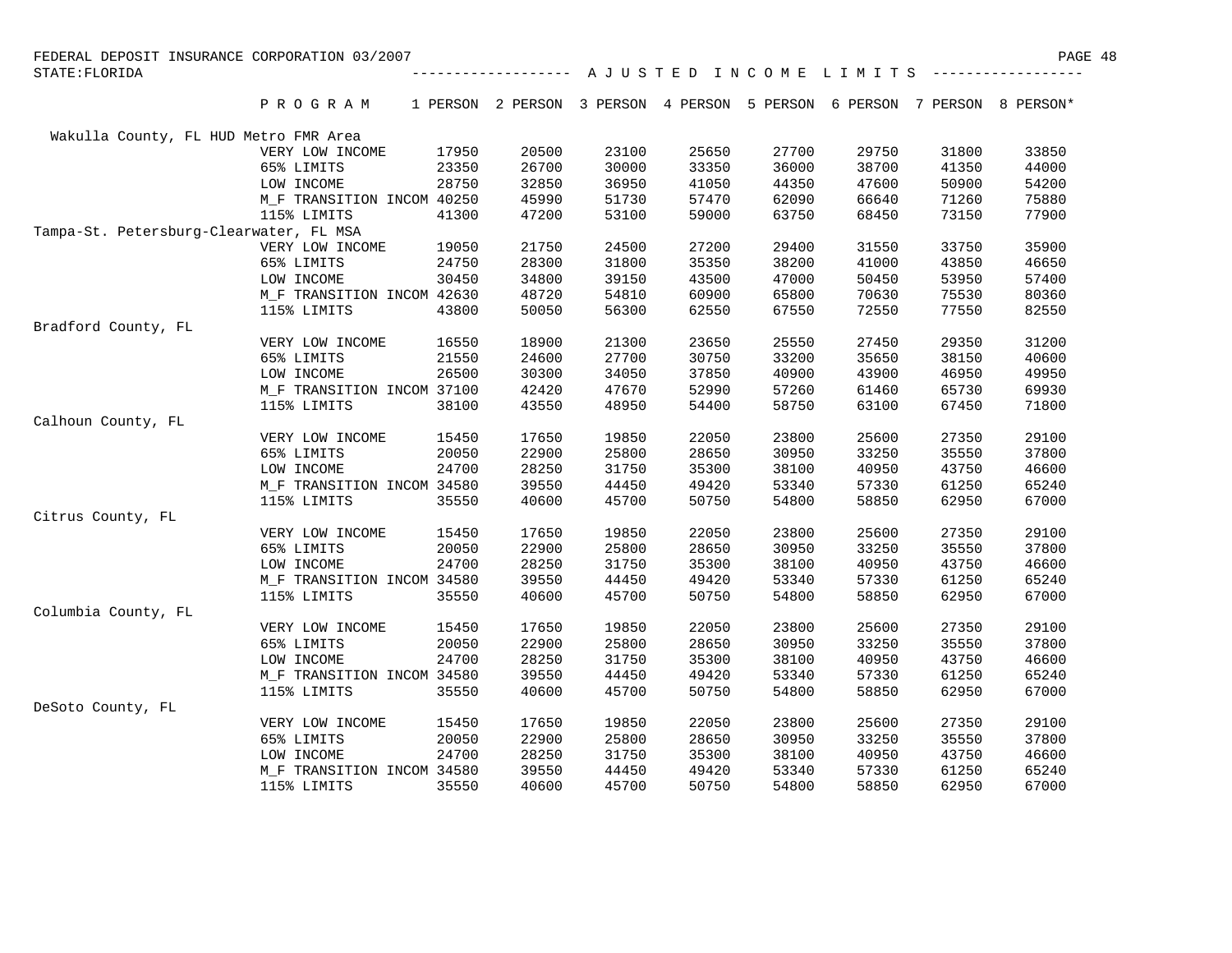| FEDERAL DEPOSIT INSURANCE CORPORATION 03/2007 |                            |       |                                                                          |       |       |       |       |       | PAGE 49                                                 |
|-----------------------------------------------|----------------------------|-------|--------------------------------------------------------------------------|-------|-------|-------|-------|-------|---------------------------------------------------------|
| STATE: FLORIDA                                |                            |       | --------------------                                                     |       |       |       |       |       | A J U S T E D I N C O M E L I M I T S ----------------- |
|                                               | PROGRAM                    |       | 1 PERSON 2 PERSON 3 PERSON 4 PERSON 5 PERSON 6 PERSON 7 PERSON 8 PERSON* |       |       |       |       |       |                                                         |
| Dixie County, FL                              |                            |       |                                                                          |       |       |       |       |       |                                                         |
|                                               | VERY LOW INCOME            | 15450 | 17650                                                                    | 19850 | 22050 | 23800 | 25600 | 27350 | 29100                                                   |
|                                               | 65% LIMITS                 | 20050 | 22900                                                                    | 25800 | 28650 | 30950 | 33250 | 35550 | 37800                                                   |
|                                               | LOW INCOME                 | 24700 | 28250                                                                    | 31750 | 35300 | 38100 | 40950 | 43750 | 46600                                                   |
|                                               | M F TRANSITION INCOM 34580 |       | 39550                                                                    | 44450 | 49420 | 53340 | 57330 | 61250 | 65240                                                   |
|                                               | 115% LIMITS                | 35550 | 40600                                                                    | 45700 | 50750 | 54800 | 58850 | 62950 | 67000                                                   |
| Flagler County, FL                            |                            |       |                                                                          |       |       |       |       |       |                                                         |
|                                               | VERY LOW INCOME            | 19450 | 22200                                                                    | 25000 | 27750 | 29950 | 32200 | 34400 | 36650                                                   |
|                                               | 65% LIMITS                 | 25250 | 28900                                                                    | 32500 | 36100 | 39000 | 41900 | 44750 | 47650                                                   |
|                                               | LOW INCOME                 | 31100 | 35500                                                                    | 39950 | 44400 | 47950 | 51500 | 55050 | 58600                                                   |
|                                               | M F TRANSITION INCOM 43540 |       | 49700                                                                    | 55930 | 62160 | 67130 | 72100 | 77070 | 82040                                                   |
|                                               | 115% LIMITS                | 44700 | 51100                                                                    | 57450 | 63850 | 68950 | 74050 | 79150 | 84300                                                   |
| Franklin County, FL                           |                            |       |                                                                          |       |       |       |       |       |                                                         |
|                                               | VERY LOW INCOME            | 15450 | 17650                                                                    | 19850 | 22050 | 23800 | 25600 | 27350 | 29100                                                   |
|                                               | 65% LIMITS                 | 20050 | 22900                                                                    | 25800 | 28650 | 30950 | 33250 | 35550 | 37800                                                   |
|                                               | LOW INCOME                 | 24700 | 28250                                                                    | 31750 | 35300 | 38100 | 40950 | 43750 | 46600                                                   |
|                                               | M F TRANSITION INCOM 34580 |       | 39550                                                                    | 44450 | 49420 | 53340 | 57330 | 61250 | 65240                                                   |
|                                               | 115% LIMITS                | 35550 | 40600                                                                    | 45700 | 50750 | 54800 | 58850 | 62950 | 67000                                                   |
| Glades County, FL                             |                            |       |                                                                          |       |       |       |       |       |                                                         |
|                                               | VERY LOW INCOME            | 15450 | 17650                                                                    | 19850 | 22050 | 23800 | 25600 | 27350 | 29100                                                   |
|                                               | 65% LIMITS                 | 20050 | 22900                                                                    | 25800 | 28650 | 30950 | 33250 | 35550 | 37800                                                   |
|                                               | LOW INCOME                 | 24700 | 28250                                                                    | 31750 | 35300 | 38100 | 40950 | 43750 | 46600                                                   |
|                                               | M_F TRANSITION INCOM 34580 |       | 39550                                                                    | 44450 | 49420 | 53340 | 57330 | 61250 | 65240                                                   |
|                                               | 115% LIMITS                | 35550 | 40600                                                                    | 45700 | 50750 | 54800 | 58850 | 62950 | 67000                                                   |
| Gulf County, FL                               |                            |       |                                                                          |       |       |       |       |       |                                                         |
|                                               | VERY LOW INCOME            | 15450 | 17650                                                                    | 19850 | 22050 | 23800 | 25600 | 27350 | 29100                                                   |
|                                               | 65% LIMITS                 | 20050 | 22900                                                                    | 25800 | 28650 | 30950 | 33250 | 35550 | 37800                                                   |
|                                               | LOW INCOME                 | 24700 | 28250                                                                    | 31750 | 35300 | 38100 | 40950 | 43750 | 46600                                                   |
|                                               | M_F TRANSITION INCOM 34580 |       | 39550                                                                    | 44450 | 49420 | 53340 | 57330 | 61250 | 65240                                                   |
|                                               | 115% LIMITS                | 35550 | 40600                                                                    | 45700 | 50750 | 54800 | 58850 | 62950 | 67000                                                   |
| Hamilton County, FL                           |                            |       |                                                                          |       |       |       |       |       |                                                         |
|                                               | VERY LOW INCOME            | 15450 | 17650                                                                    | 19850 | 22050 | 23800 | 25600 | 27350 | 29100                                                   |
|                                               | 65% LIMITS                 | 20050 | 22900                                                                    | 25800 | 28650 | 30950 | 33250 | 35550 | 37800                                                   |
|                                               | LOW INCOME                 | 24700 | 28250                                                                    | 31750 | 35300 | 38100 | 40950 | 43750 | 46600                                                   |
|                                               | M_F TRANSITION INCOM 34580 |       | 39550                                                                    | 44450 | 49420 | 53340 | 57330 | 61250 | 65240                                                   |
|                                               | 115% LIMITS                | 35550 | 40600                                                                    | 45700 | 50750 | 54800 | 58850 | 62950 | 67000                                                   |
| Hardee County, FL                             |                            |       |                                                                          |       |       |       |       |       |                                                         |
|                                               | VERY LOW INCOME            | 15450 | 17650                                                                    | 19850 | 22050 | 23800 | 25600 | 27350 | 29100                                                   |
|                                               | 65% LIMITS                 | 20050 | 22900                                                                    | 25800 | 28650 | 30950 | 33250 | 35550 | 37800                                                   |
|                                               | LOW INCOME                 | 24700 | 28250                                                                    | 31750 | 35300 | 38100 | 40950 | 43750 | 46600                                                   |
|                                               | M F TRANSITION INCOM 34580 |       | 39550                                                                    | 44450 | 49420 | 53340 | 57330 | 61250 | 65240                                                   |
|                                               | 115% LIMITS                | 35550 | 40600                                                                    | 45700 | 50750 | 54800 | 58850 | 62950 | 67000                                                   |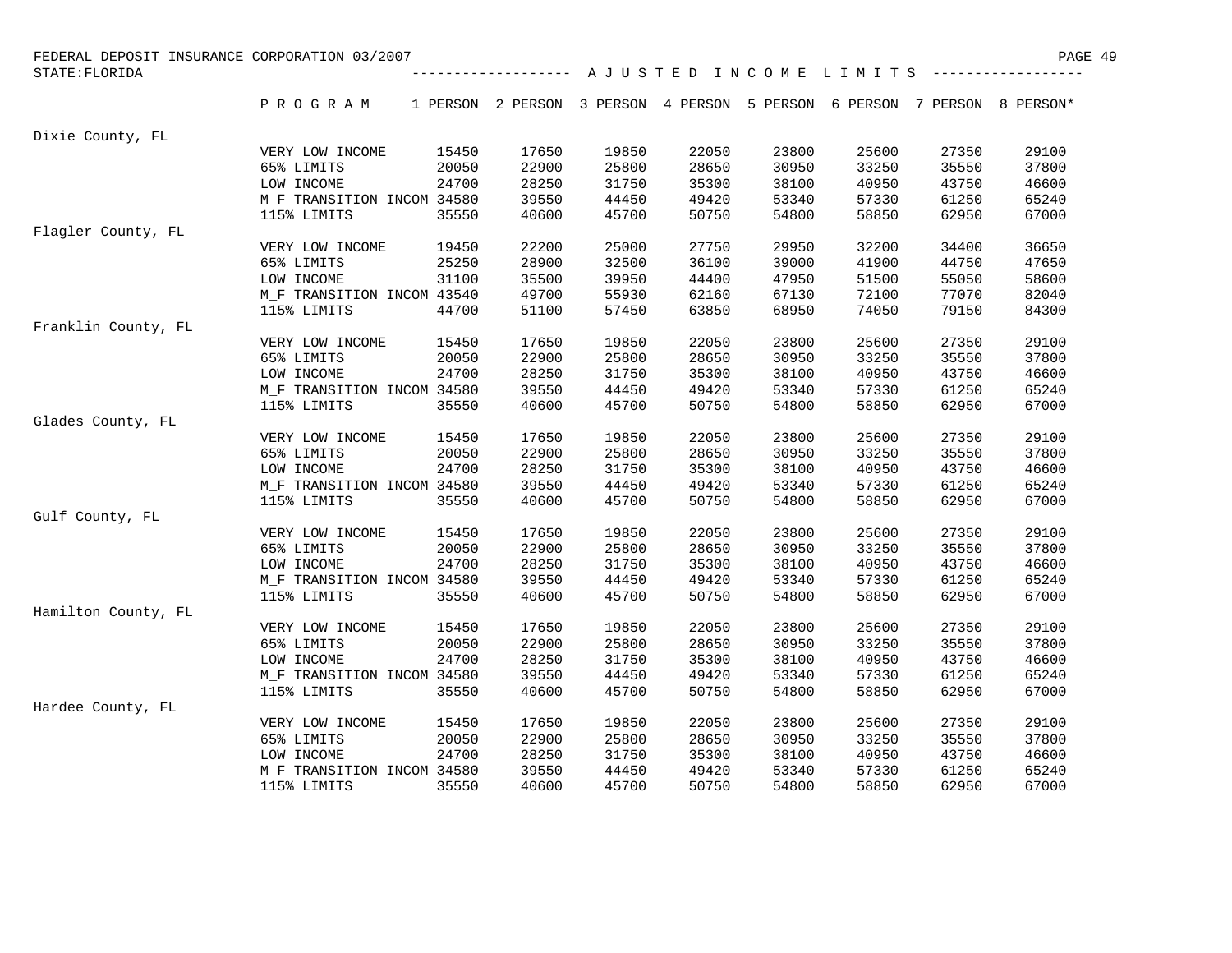| FEDERAL DEPOSIT INSURANCE CORPORATION 03/2007 |                            |       |                                                                          |       |                                       |       |       |       | PAGE 50 |
|-----------------------------------------------|----------------------------|-------|--------------------------------------------------------------------------|-------|---------------------------------------|-------|-------|-------|---------|
| STATE: FLORIDA                                |                            |       | -------------------                                                      |       | A J U S T E D I N C O M E L I M I T S |       |       |       |         |
|                                               | PROGRAM                    |       | 1 PERSON 2 PERSON 3 PERSON 4 PERSON 5 PERSON 6 PERSON 7 PERSON 8 PERSON* |       |                                       |       |       |       |         |
| Hendry County, FL                             |                            |       |                                                                          |       |                                       |       |       |       |         |
|                                               | VERY LOW INCOME            | 15450 | 17650                                                                    | 19850 | 22050                                 | 23800 | 25600 | 27350 | 29100   |
|                                               | 65% LIMITS                 | 20050 | 22900                                                                    | 25800 | 28650                                 | 30950 | 33250 | 35550 | 37800   |
|                                               | LOW INCOME                 | 24700 | 28250                                                                    | 31750 | 35300                                 | 38100 | 40950 | 43750 | 46600   |
|                                               | M_F TRANSITION INCOM 34580 |       | 39550                                                                    | 44450 | 49420                                 | 53340 | 57330 | 61250 | 65240   |
|                                               | 115% LIMITS                | 35550 | 40600                                                                    | 45700 | 50750                                 | 54800 | 58850 | 62950 | 67000   |
| Highlands County, FL                          |                            |       |                                                                          |       |                                       |       |       |       |         |
|                                               | VERY LOW INCOME            | 16150 | 18450                                                                    | 20750 | 23050                                 | 24900 | 26750 | 28600 | 30450   |
|                                               | 65% LIMITS                 | 21000 | 23950                                                                    | 26950 | 29950                                 | 32350 | 34750 | 37150 | 39550   |
|                                               | LOW INCOME                 | 25850 | 29500                                                                    | 33200 | 36900                                 | 39850 | 42800 | 45750 | 48700   |
|                                               | M_F TRANSITION INCOM 36190 |       | 41300                                                                    | 46480 | 51660                                 | 55790 | 59920 | 64050 | 68180   |
|                                               | 115% LIMITS                | 37150 | 42450                                                                    | 47750 | 53050                                 | 57300 | 61550 | 65800 | 70050   |
| Holmes County, FL                             |                            |       |                                                                          |       |                                       |       |       |       |         |
|                                               | VERY LOW INCOME            | 15450 | 17650                                                                    | 19850 | 22050                                 | 23800 | 25600 | 27350 | 29100   |
|                                               | 65% LIMITS                 | 20050 | 22900                                                                    | 25800 | 28650                                 | 30950 | 33250 | 35550 | 37800   |
|                                               | LOW INCOME                 | 24700 | 28250                                                                    | 31750 | 35300                                 | 38100 | 40950 | 43750 | 46600   |
|                                               | M_F TRANSITION INCOM 34580 |       | 39550                                                                    | 44450 | 49420                                 | 53340 | 57330 | 61250 | 65240   |
|                                               | 115% LIMITS                | 35550 | 40600                                                                    | 45700 | 50750                                 | 54800 | 58850 | 62950 | 67000   |
| Jackson County, FL                            |                            |       |                                                                          |       |                                       |       |       |       |         |
|                                               | VERY LOW INCOME            | 15450 | 17650                                                                    | 19850 | 22050                                 | 23800 | 25600 | 27350 | 29100   |
|                                               | 65% LIMITS                 | 20050 | 22900                                                                    | 25800 | 28650                                 | 30950 | 33250 | 35550 | 37800   |
|                                               | LOW INCOME                 | 24700 | 28250                                                                    | 31750 | 35300                                 | 38100 | 40950 | 43750 | 46600   |
|                                               | M_F TRANSITION INCOM 34580 |       | 39550                                                                    | 44450 | 49420                                 | 53340 | 57330 | 61250 | 65240   |
|                                               | 115% LIMITS                | 35550 | 40600                                                                    | 45700 | 50750                                 | 54800 | 58850 | 62950 | 67000   |
| Lafayette County, FL                          |                            |       |                                                                          |       |                                       |       |       |       |         |
|                                               | VERY LOW INCOME            | 15450 | 17650                                                                    | 19850 | 22050                                 | 23800 | 25600 | 27350 | 29100   |
|                                               | 65% LIMITS                 | 20050 | 22900                                                                    | 25800 | 28650                                 | 30950 | 33250 | 35550 | 37800   |
|                                               | LOW INCOME                 | 24700 | 28250                                                                    | 31750 | 35300                                 | 38100 | 40950 | 43750 | 46600   |
|                                               | M_F TRANSITION INCOM 34580 |       | 39550                                                                    | 44450 | 49420                                 | 53340 | 57330 | 61250 | 65240   |
|                                               | 115% LIMITS                | 35550 | 40600                                                                    | 45700 | 50750                                 | 54800 | 58850 | 62950 | 67000   |
| Levy County, FL                               |                            |       |                                                                          |       |                                       |       |       |       |         |
|                                               | VERY LOW INCOME            | 15450 | 17650                                                                    | 19850 | 22050                                 | 23800 | 25600 | 27350 | 29100   |
|                                               | 65% LIMITS                 | 20050 | 22900                                                                    | 25800 | 28650                                 | 30950 | 33250 | 35550 | 37800   |
|                                               | LOW INCOME                 | 24700 | 28250                                                                    | 31750 | 35300                                 | 38100 | 40950 | 43750 | 46600   |
|                                               | M_F TRANSITION INCOM 34580 |       | 39550                                                                    | 44450 | 49420                                 | 53340 | 57330 | 61250 | 65240   |
|                                               | 115% LIMITS                | 35550 | 40600                                                                    | 45700 | 50750                                 | 54800 | 58850 | 62950 | 67000   |
| Liberty County, FL                            |                            |       |                                                                          |       |                                       |       |       |       |         |
|                                               | VERY LOW INCOME            | 15450 | 17650                                                                    | 19850 | 22050                                 | 23800 | 25600 | 27350 | 29100   |
|                                               | 65% LIMITS                 | 20050 | 22900                                                                    | 25800 | 28650                                 | 30950 | 33250 | 35550 | 37800   |
|                                               | LOW INCOME                 | 24700 | 28250                                                                    | 31750 | 35300                                 | 38100 | 40950 | 43750 | 46600   |
|                                               | M_F TRANSITION INCOM 34580 |       | 39550                                                                    | 44450 | 49420                                 | 53340 | 57330 | 61250 | 65240   |
|                                               | 115% LIMITS                | 35550 | 40600                                                                    | 45700 | 50750                                 | 54800 | 58850 | 62950 | 67000   |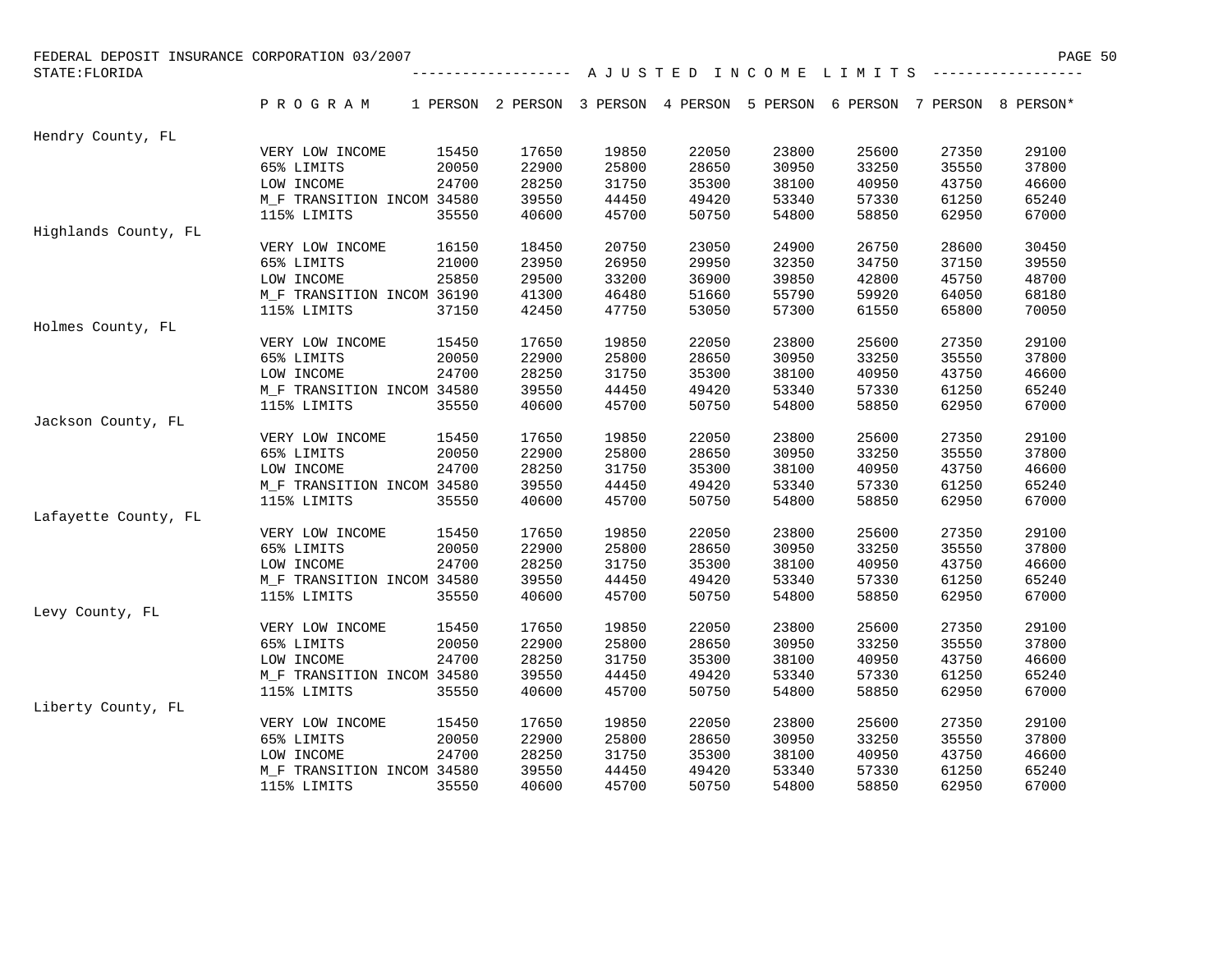| FEDERAL DEPOSIT INSURANCE CORPORATION 03/2007 |                               |                |                                                                          |       |       |       |       |                | PAGE 51 |
|-----------------------------------------------|-------------------------------|----------------|--------------------------------------------------------------------------|-------|-------|-------|-------|----------------|---------|
| STATE: FLORIDA                                |                               |                |                                                                          |       |       |       |       |                |         |
|                                               | PROGRAM                       |                | 1 PERSON 2 PERSON 3 PERSON 4 PERSON 5 PERSON 6 PERSON 7 PERSON 8 PERSON* |       |       |       |       |                |         |
| Madison County, FL                            |                               |                |                                                                          |       |       |       |       |                |         |
|                                               | VERY LOW INCOME               | 15450          | 17650                                                                    | 19850 | 22050 | 23800 | 25600 | 27350          | 29100   |
|                                               | 65% LIMITS                    | 20050          | 22900                                                                    | 25800 | 28650 | 30950 | 33250 | 35550          | 37800   |
|                                               | LOW INCOME                    | 24700          | 28250                                                                    | 31750 | 35300 | 38100 | 40950 | 43750          | 46600   |
|                                               | M F TRANSITION INCOM 34580    |                | 39550                                                                    | 44450 | 49420 | 53340 | 57330 | 61250          | 65240   |
|                                               | 115% LIMITS                   | 35550          | 40600                                                                    | 45700 | 50750 | 54800 | 58850 | 62950          | 67000   |
| Monroe County, FL                             |                               |                |                                                                          |       |       |       |       |                |         |
|                                               | VERY LOW INCOME               | 21350          | 24400                                                                    | 27450 | 30500 | 32950 | 35400 | 37800          | 40250   |
|                                               | 65% LIMITS                    | 27750          | 31700                                                                    | 35700 | 39650 | 42800 | 46000 | 49150          | 52350   |
|                                               | LOW INCOME                    | 34150          | 39050                                                                    | 43900 | 48800 | 52700 | 56600 | 60500          | 64400   |
|                                               | M F TRANSITION INCOM 47810    |                | 54670                                                                    | 61460 | 68320 | 73780 | 79240 | 84700          | 90160   |
|                                               | 115% LIMITS                   | 49100          | 56100                                                                    | 63150 | 70150 | 75750 | 81350 | 87000          | 92600   |
| Okeechobee County, FL                         |                               |                |                                                                          |       |       |       |       |                |         |
|                                               | VERY LOW INCOME               | 15450          | 17650                                                                    | 19850 | 22050 | 23800 | 25600 | 27350          | 29100   |
|                                               | 65% LIMITS                    | 20050          | 22900                                                                    | 25800 | 28650 | 30950 | 33250 | 35550          | 37800   |
|                                               | LOW INCOME                    | 24700          | 28250                                                                    | 31750 | 35300 | 38100 | 40950 | 43750          | 46600   |
|                                               | M F TRANSITION INCOM 34580    |                | 39550                                                                    | 44450 | 49420 | 53340 | 57330 | 61250          | 65240   |
|                                               | 115% LIMITS                   | 35550          | 40600                                                                    | 45700 | 50750 | 54800 | 58850 | 62950          | 67000   |
| Putnam County, FL                             |                               |                |                                                                          |       |       |       |       |                |         |
|                                               | VERY LOW INCOME               | 15450          | 17650                                                                    | 19850 | 22050 | 23800 | 25600 | 27350          | 29100   |
|                                               | 65% LIMITS                    | 20050          | 22900                                                                    | 25800 | 28650 | 30950 | 33250 | 35550          | 37800   |
|                                               | LOW INCOME                    | 24700          | 28250                                                                    | 31750 | 35300 | 38100 | 40950 | 43750          | 46600   |
|                                               | M F TRANSITION INCOM 34580    |                | 39550                                                                    | 44450 | 49420 | 53340 | 57330 | 61250          | 65240   |
|                                               | 115% LIMITS                   | 35550          | 40600                                                                    | 45700 | 50750 | 54800 | 58850 | 62950          | 67000   |
| Sumter County, FL                             |                               |                |                                                                          |       |       |       |       |                |         |
|                                               | VERY LOW INCOME               | 15600          | 17800                                                                    | 20050 | 22250 | 24050 | 25800 | 27600          | 29350   |
|                                               | 65% LIMITS                    | 20250          | 23150                                                                    | 26050 | 28950 | 31250 | 33600 | 35900          | 38200   |
|                                               | LOW INCOME                    | 24900          | 28500                                                                    | 32050 | 35600 | 38450 | 41300 | 44150          | 47000   |
|                                               | M_F TRANSITION INCOM 34860    |                | 39900                                                                    | 44870 | 49840 | 53830 | 57820 | 61810          | 65800   |
|                                               | 115% LIMITS                   | 35850          | 40950                                                                    | 46100 | 51200 | 55300 | 59400 | 63500          | 67600   |
| Suwannee County, FL                           |                               |                |                                                                          |       |       |       |       |                |         |
|                                               | VERY LOW INCOME               | 15450          | 17650                                                                    | 19850 | 22050 | 23800 | 25600 | 27350          | 29100   |
|                                               | 65% LIMITS                    | 20050          | 22900                                                                    | 25800 | 28650 | 30950 | 33250 | 35550          | 37800   |
|                                               | LOW INCOME                    | 24700          | 28250                                                                    | 31750 | 35300 | 38100 | 40950 | 43750          | 46600   |
|                                               | M F TRANSITION INCOM 34580    |                | 39550                                                                    | 44450 | 49420 | 53340 | 57330 | 61250          | 65240   |
| Taylor County, FL                             | 115% LIMITS                   | 35550          | 40600                                                                    | 45700 | 50750 | 54800 | 58850 | 62950          | 67000   |
|                                               |                               |                | 17650                                                                    | 19850 | 22050 | 23800 | 25600 |                | 29100   |
|                                               | VERY LOW INCOME<br>65% LIMITS | 15450<br>20050 | 22900                                                                    | 25800 | 28650 | 30950 | 33250 | 27350<br>35550 | 37800   |
|                                               | LOW INCOME                    | 24700          | 28250                                                                    | 31750 | 35300 | 38100 | 40950 | 43750          | 46600   |
|                                               | M F TRANSITION INCOM 34580    |                | 39550                                                                    | 44450 | 49420 | 53340 | 57330 | 61250          | 65240   |
|                                               | 115% LIMITS                   | 35550          | 40600                                                                    | 45700 | 50750 | 54800 | 58850 | 62950          | 67000   |
|                                               |                               |                |                                                                          |       |       |       |       |                |         |